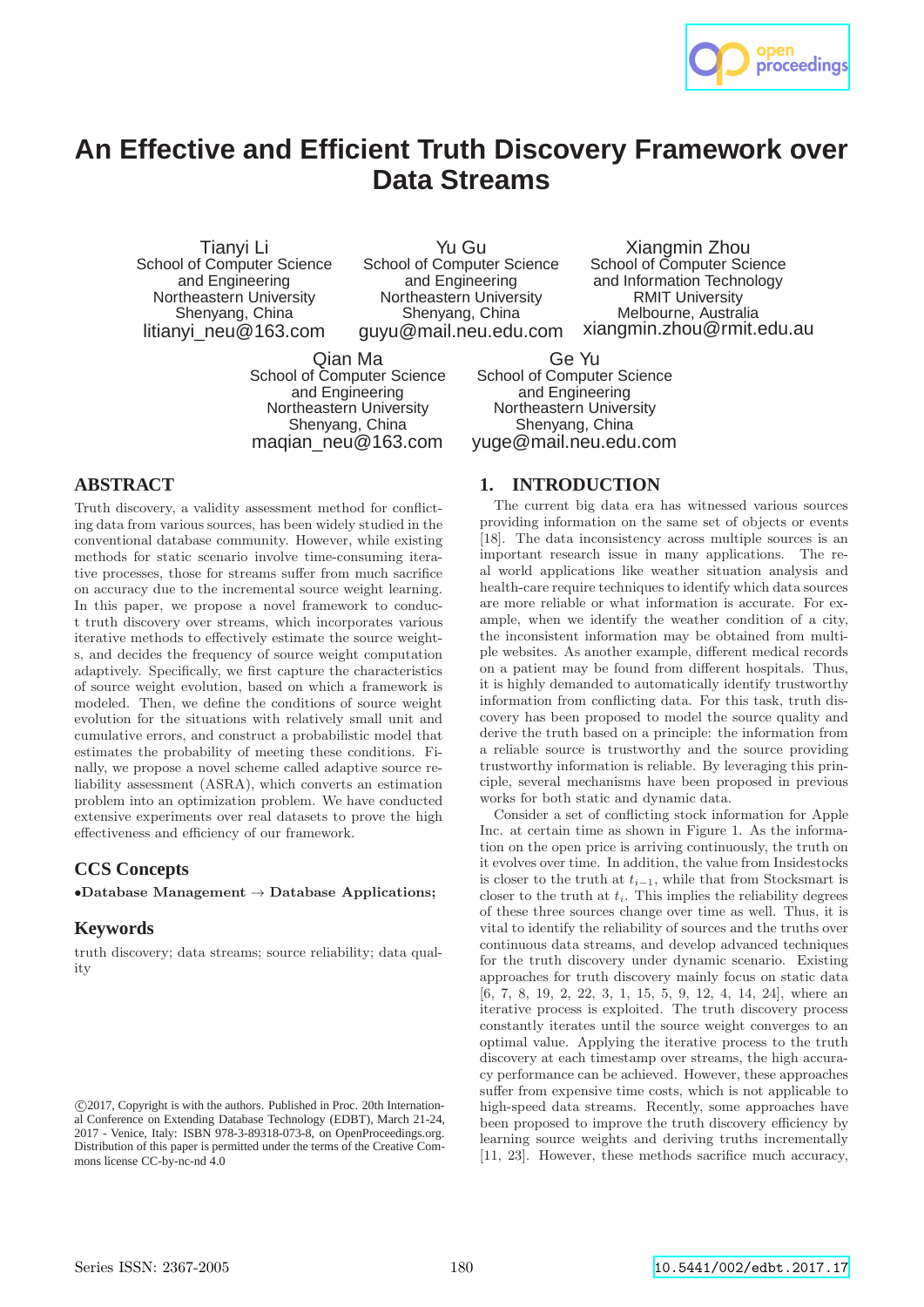because they model each source weight as a constant. The reliability of each source estimated by them is converged to a value, while the true source weights in real applications are constantly changing over time [16].

To effectively and efficiently discover truths over streams, we need to well address three issues. First, various iterative methods should be incorporated in a nice way to find the truths and the reliability of sources. This is important, as the optimal truths and source weights at each timestamp can only be derived by iteration strategy. As a result, the accuracy of truth discovery over data streams can be improved. Second, we need to design a set of advanced techniques which adaptively decide the frequency of source weight assessment to minimize the number of iterative operations. As data streams flow in large volume at high speed, it is clearly unacceptable to perform iterations at each timestamp. Finally, we should study the errors caused by not accessing the source weights continually over streams, and control these errors in a certain range.

In this paper, we propose a novel framework for effective and efficient truth discovery over streams. The idea behind it is to incorporate the iterative process in truth discovery for high accuracy and adaptively reduce the frequency of source weight assessment for high efficiency. Specifically, we first define two concepts, *Unit error* and *Cumulative error*, to describe the error caused by not changing the source reliability over data streams. Then, we present the relationship between each of these two concepts and the source reliability change based on theoretical analysis, which guarantees the accuracy of our truth discovery framework. For minimizing the source weight assessment frequency, we turn the problem of source weight assessment into an optimization problem and propose a scheme called ASRA to determine this frequency adaptively over data streams. In summary, we make the following contributions:

- We speculate the condition of the source reliability evolution under the constraints of small errors based on theoretical analysis, which guarantees the accuracy of our method. A probabilistic model is constructed to estimate the probability of meeting these conditions.
- We propose an optimization-based scheme ASRA, that minimizes the source reliability assessment frequency by estimating the maximum value of cumulative error smaller than a given threshold in a certain confidence level of probabilities.
- We propose a framework, which adaptively determines the time of source reliability assessment by combining the incoming data. Our framework incorporates various iterative approaches to estimate the reliability of sources, and balances the efficiency and accuracy by tuning the parameters.
- We validate the proposed framework on real datasets, and the results demonstrate the high performance of our proposed framework in term of effectiveness and efficiency.

The rest of paper is organized as follows. We survey the related work in Section 2, and formulate the research problem in Section 3. Section 4 proves some conclusions of truth discovery over data streams. Section 5 introduces the probability model and proposes our method. Section 6 conducts experiments and analyzes experimental results. Section 7 concludes our paper.



Figure 1: An Example of Truth Discovery over Data Streams

# **2. RELATED WORK**

Truth discovery has been widely recognized in research community, and applied in several domains such as social sensing [17], health communities [13] and wireless sensor networks [20]. Previous works on truth discovery mainly focus on static databases [8, 7, 19, 6, 2, 22, 3, 1, 15, 5, 9, 12, 4, 21, 24]. In [19], Yin et al. propose an algorithm called TruthFinder that identifies truths using an iterative process. In [6], Galland et al. propose three alternative fixpoint algorithms, Consine, 2-Estimates and 3-Estimates, to estimate the truths and the reliability of sources. In [22], Zhao et al. study the truth discovery problem by modeling the two-sided source quality and leveraging Gibbs sampling. In [21], a probabilistic model is designed for the truth discovery over numerical data. In [8], an optimization-based framework is proposed to resolve the conflicts among multiple sources of heterogeneous data types. A confidence aware truth discovery method is proposed to find truths from the conflicting information with long-tails phenomenon [7]. However, none of these approaches can be directly applicable to data streams due to the costly iterative process.

Source correlation analysis has been studied as another topic of truth discovery  $[2, 3, 1, 15, 5, 9]$ . In  $[2]$ , the AC-CU model is proposed, which applies Bayesian analysis to decide the dependence between sources. In [3], Dong et al. propose a probabilistic-based approach to decide the copying relationship in a dynamic world. A Hidden Markov Model (HMM) is utilized to decide whether a source is a copier of another source and identify the specific moments at which it copies. In [1], a global model is proposed to identify the co-copying and transitive copying relationships. In [15], Pochampally et al. explore the correlation beyond copying, and propose a Bayesian-based model for addressing the positive and negative relationships in sources. A multilayer probabilistic model is proposed to compute the trustworthiness levels of sources [5]. A set of experiments is conducted to analyze the advantages and limitations of several truth discovery methods [9].

Recently, some attempts have been conducted to solve the truth discovery problem over data streams. In [23], Zhao et al. propose a probabilistic model that handles conflicting values over data streams. However, their method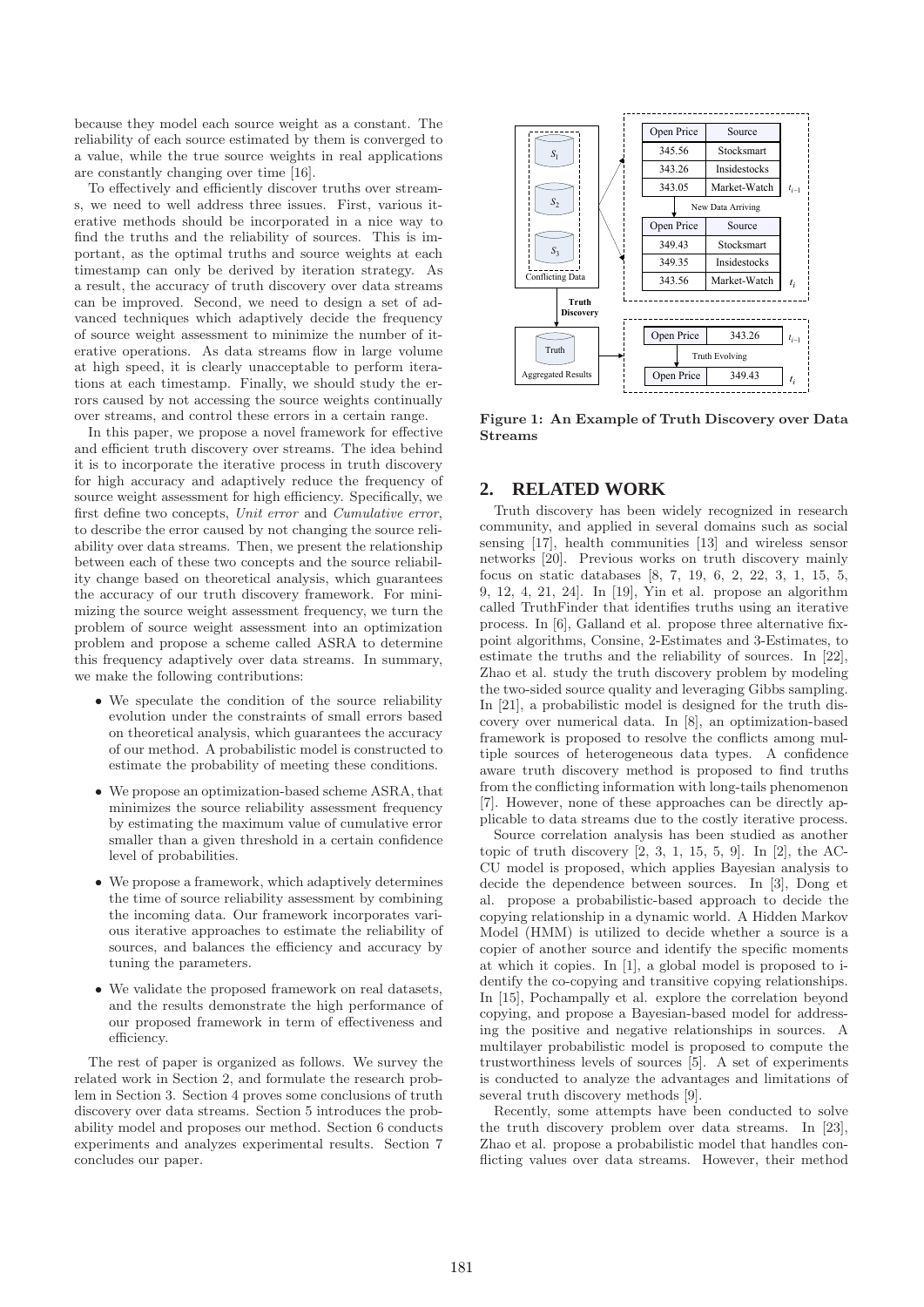| Table 1: Notations         |                                                                                                  |                      |  |  |  |  |
|----------------------------|--------------------------------------------------------------------------------------------------|----------------------|--|--|--|--|
| Notation                   | Definition                                                                                       | Defined in (Section) |  |  |  |  |
| $v_i^{(k,e,m)}$            | the observation of the $m^{th}$ property for the $e^{th}$ object by the $k^{th}$ source at $t_i$ |                      |  |  |  |  |
| $V_i$                      | the observations of all the objects on all the properties from all the sources at $t_i$          |                      |  |  |  |  |
| $w_i^{\kappa}$             | the weight of the $k^{th}$ source at $t_i$                                                       | 3                    |  |  |  |  |
| $W_i$                      | the source weight collection at $t_i$                                                            | 3                    |  |  |  |  |
| $v_i^{(\overline{*,e,m})}$ | the truth of the $m^{th}$ property for the $e^{th}$ object at $t_i$                              | 3                    |  |  |  |  |
| $V_i^*$                    | the truths of all the objects on all the properties at $t_i$                                     | 3                    |  |  |  |  |
|                            | the smoothing factor                                                                             | 3.1                  |  |  |  |  |
| $\Delta w_i^{\kappa}$      | the source weight evolution on $k^{th}$ source at $t_i$                                          | 3.2                  |  |  |  |  |
| ε                          | the unit error threshold                                                                         |                      |  |  |  |  |
| $\alpha$                   | the probability threshold                                                                        | 5.2                  |  |  |  |  |
| E                          | the cumulative error threshold                                                                   | 5.2                  |  |  |  |  |

can only work over categorical data. In [11], Li et al. proposed an incremental truth discovery method by transforming their optimization-based solution into a probabilistic model. However, the previous truth discovery work has shown that true source weights change over time [16], and this key point has not been considered in the models proposed in [23] and [11]. The source weight learned by these incremental methods converges to a certain value, which is considered as the corresponding true source weight. Although a smoothing factor has been introduced to capture the source's reliability changes [11], the source weight computed by it also finally converges to a certain value. Thus, these incremental methods suffer from low accuracy compared with optimization-based solutions. To the best of our knowledge, our work is the first attempt ever made to trade off the accuracy and efficiency of truth discovery over streams flexibly by tuning the parameters [10]. Moreover, with our proposed framework, various iterative truth discovery algorithms can be utilized to improve accuracy with neglectable efficiency losses. The notation used in this paper is listed in Table 1 for easy reference.

## **3. PROBLEM FORMULATION**

In this section, we illustrate our proposed framework for truth discovery over data streams. Before proceeding to the problem formalization, we will introduce several important concepts first, Observation, Source Weight, and Truth.

*Definition 1.* An *observation* is the data that describes an object property of a source at a timestamp. We denote the observation of the  $m^{th}$  property on the  $e^{th}$  object from the  $k^{th}$  source at  $t_i$  as  $v_i^{(k,e,m)}$ , and all observations at  $t_i$  as  $V_i$ .

*Definition 2.* A *source weight* is the reliability degree of a source at a timestamp. The source weights at  $t_i$  are denoted as  $W_i = \{w_i^1, w_i^2, \ldots, w_i^K\}$ , where  $w_i^k$  is the reliability degree of the  $k^{th}$  source at  $t_i$ .

*Definition 3.* A *truth* is an aggregated result derived from truth discovery. We denote the truth of the  $m^{th}$  property for the  $e^{th}$  object at  $t_i$  as  $v_i^{(*,e,m)}$ . Let  $v_{o,i}^{(*,e,m)}$  be the *optimal truth* satisfying the convergence criterion of a given iterative method at  $t_i$ , and  $Dist$  be a distance function. Given a timestamp  $t_k$  for source weight assessment, the truth  $v_k^{(*,e,m)}$  is a value that holds the condition:  $Dist(v_{o,k}^{(*,e,m)}, v_k^{(*,e,m)}) = 0.$  Given a timestamp  $t_j$  without source weight assessment, and two thresholds,  $\varepsilon$ ,  $\alpha$ , the truth  $v_j^{(*,e,m)}$  is a value that is derived by previous source weights  $W_i$   $(i < j)$  and holds the condition: the probability of  $Dist(v_{o,j}^{(*,e,m)}, v_j^{(*,e,m)}) \leq \varepsilon (j-i)^2$  is no less than  $\alpha$ . The truths of all the objects on all the properties at  $t_i$  are denoted as  $V_i^*$ .

Given a set of observations  $V_i$ , truth discovery over data streams is to automatically infer the truths  $V_i^*$  and the source weights  $W_i$  at each timestamp  $t_i$ . In this paper, we propose a novel framework that balances the effectiveness and efficiency of truth discovery over data streams. The idea behind it is to incorporate iterative process in truth discovery for high accuracy and adaptively determine the frequency of source weight assessment for high efficiency. For this task, we first formalize the truth computation and the source weight evolution to analyze the error caused by not assessing source weights continually over data streams. Then, we define two concepts, unit error and cumulative error, and speculate the relationship between the source weight evolution and the two errors based on theoretical analysis, which guarantees the accuracy of our framework. Finally, we propose an optimization-based scheme which minimizes the iterative operations, and then propose our method which adaptively decides the source weight assessment frequency by combining the incoming data. We denote the timestamp that our method updates the source weights as update point. Next, we will introduce our basic ideas on truth computation and source weight evolution.

#### **3.1 Truth Computation**

Truth computation is to keep the truths close to the claims from reliable sources. Traditional voting or averaging schema assumes all sources are equally reliable, which is generally unreasonable in real applications. To overcome this problem, many truth discovery methods use weighted voting or averaging to obtain the truths [8, 7, 11, 19, 6, 2], which makes the observations from high quality sources more important. In this paper, we infer the truth by exploiting the same weighted averaging strategy considering its advantages:

$$
v_i^{(*,e,m)} = \frac{\sum_{k=1}^{K} w_i^k \cdot v_i^{(k,e,m)}}{\sum_{k=1}^{K} w_i^k}
$$
 (1)

According to this weighted combinations, the information from the higher quality sources is more trustworthy, which is consistent with the principle of truth discovery. However, for truth discovery over data streams, the information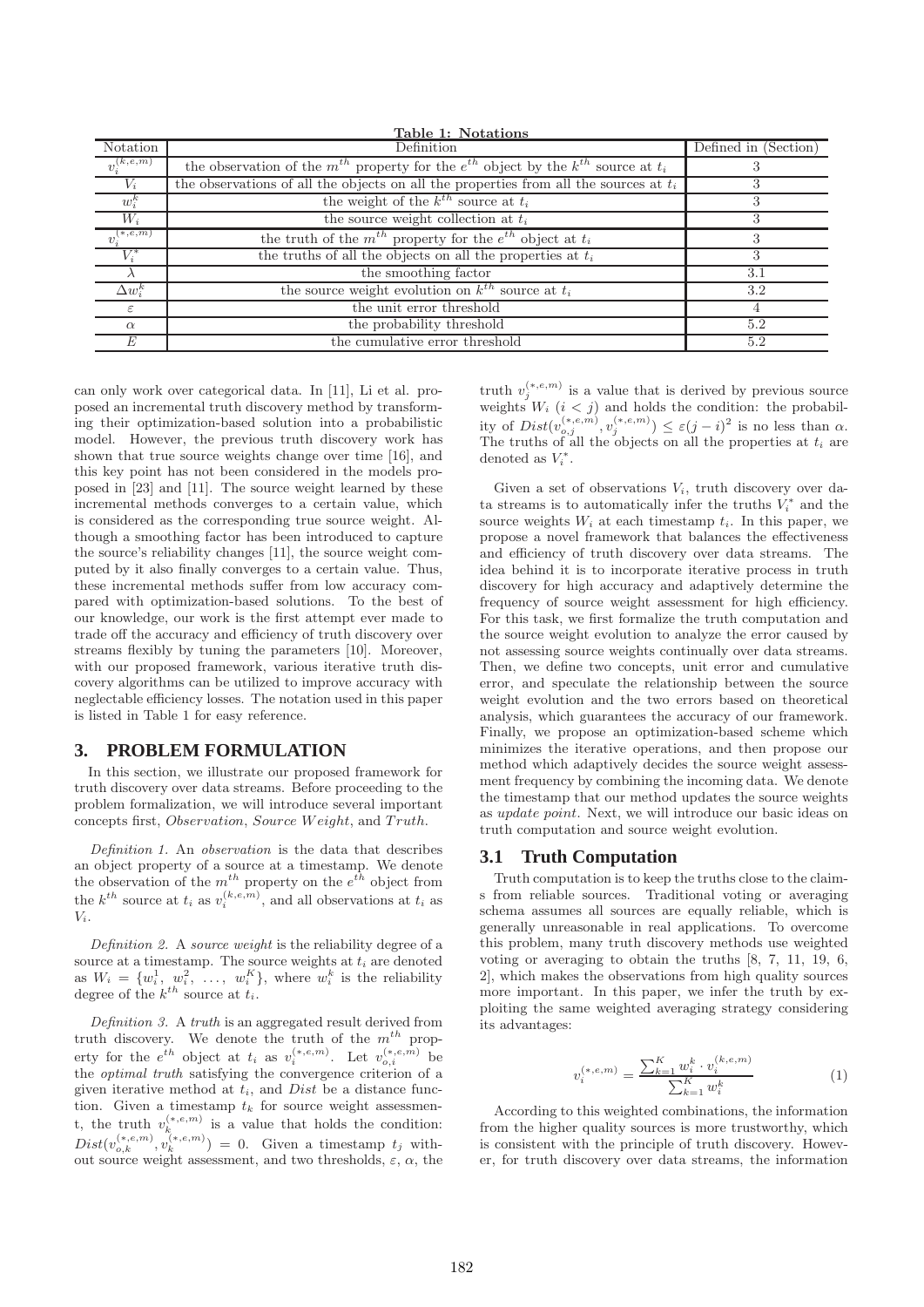

Figure 2: Source Weight Evolution in Real-World Applications

usually evolves smoothly. To capture this characteristic, we add one smooth constraint on the aggregated results. As such, the truth  $v_i^{(*,e,m)}$  is computed by:

$$
v_i^{(*,e,m)} = \frac{\sum_{k=1}^{K} w_i^k \cdot v_i^{(k,e,m)} + \lambda \cdot v_{i-1}^{(*,e,m)}}{\sum_{k=1}^{K} w_i^k + \lambda}
$$
(2)

where  $\lambda$  is the smoothing factor [11]. This equation treats the truth  $v_{i-1}^{(*,e,m)}$  as the information from a pseudo source and  $\lambda$  as the weight of this source.

Existing iterative truth discovery methods usually assess the truths and source weights by conducting an alternating iterative process [8, 7, 11, 19, 6, 2]. In other words, such methods update truths while fixing source weights and then update source weights while fixing truths until convergence. We aim to design a framework which can embed various iterative truth discovery approaches for the accuracy improvement, and infer the truth by exploiting the weighted combinations strategy (i.e., Formula (1) or (2)). Thus, an iterative truth discovery method can be plugged into our framework only in the case that its truth computation is in the form of weighted combinations.

#### **3.2 Source Weight Evolution**

Based on the principle of truth discovery, the source weight reflects the contribution of a source to the results of weighted combinations. Therefore, a relatively smooth evolution of a source weight implies a small variation on the contribution of this source. Under this situation, neglecting the updating of source weights will cause small errors, while decrease the iterative process. Thus the iterative methods can be applied to dynamic scenarios. The *Source Weight Evolution*  $\Delta w_i^k$  on  $k^{th}$  source at time  $t_i$  is computed by:

$$
\Delta w_i^k = \left| w_i^k / \sum_{k=1}^K w_i^k - w_{i-1}^k / \sum_{k=1}^K w_{i-1}^k \right| \qquad (3)
$$

To observe the evolution of source weights, we conduct a set of experiments on two real-world datasets: Stock Dataset and Weather Dataset. These datasets have been used in the evaluation of truth discovery solutions [9, 3], and their ground truths are available. For each dataset, we randomly select two sources,  $S_1$  and  $S_2$ , for tests. Each source weight is quantified by comparing its observations with the ground truths and measuring the closeness between them. Since data usually contain multiple attributes in real applications, we normalize the deviation from various attribute values. Figure 2 shows the experimental results on source weight evolution over two different real-world datasets. Clearly, the evolution of source weights is quite minor at some moments. Under this scenario, it is natural to utilize previous source weights instead of current ones to obtain truths. For one thing, since the source weight computation is neglected, the iterative process is decreased

under dynamic scenario. Thus, the iterative methods are applicable to data streams to improve the accuracy of truth discovery. For another, the deviation between the optimal truth and the approximate one will be small as well. Next, we will analyze this deviation caused by un-assessing source weights.

## **4. THEORETICAL ANALYSIS**

In this section, we prove the condition of the source weight evolution under the constrains of small errors caused by unassessing source weights. We first define the error in the form of mathematical formula. The unit error  $\Phi_j^i$   $(i < j)$  is given by:

$$
\Phi_j^i = \left(\frac{v_{o,j}^{(*,e,m)} - v_{i/j}^{(*,e,m)}}{v_j^{(\max,e,m)}}\right)^2
$$
\n(4)

where  $v_{i/j}^{(*,e,m)}$   $(i < j)$  is the approximate truth computed based on the previous source weight  $W_i$ , and  $v_j^{(\max,e,m)}$  is the absolute maximum value of  $v_j^{(k,e,m)}$  ( $1 \leq k \leq K$ ). We use  $v_j^{(\max,e,m)}$  to normalize the distance between the optimal truth  $v_{o,j}^{(*,e,m)}$  and the approximate one  $v_{i/j}^{(*,e,m)}$  at  $t_j$ . Here,  $v_{i/j}^{(*,e,m)}$  refers to  $v_j^{(*,e,m)}$  in Definition 3.3. Specifically, let  $\Phi_i^{i-1}$  . The relationship between the unit error Φ and the source weight evolution is given by Theorem 1.

THEOREM 1. *Given a unit error threshold*  $\varepsilon$ , *let* K *be the size of source collection. If for all*  $k, 1 \leq k \leq K$ *, the source weight evolution holds:*  $\Delta w_i^k \leq \sqrt{\varepsilon}/K$ , then the unit error  $\Phi \leq \varepsilon$  *is satisfied.* 

PROOF. According to Formulas (1) and (4), we derive the following:

$$
\sqrt{\Phi} = \left| \frac{\sum_{k=1}^{K} (w_i^k / \sum_{k=1}^{K} w_i^k - w_{i-1}^k / \sum_{k=1}^{K} w_{i-1}^k) \cdot v_i^{(k, e, m)}}{v_i^{(\max, e, m)}} \right|
$$

Then, we can infer

$$
\sqrt{\Phi} \le \sum_{k=1}^{K} \left| \frac{(w_i^k / \sum_{k=1}^{K} w_i^k - w_{i-1}^k / \sum_{k=1}^{K} w_{i-1}^k) \cdot v_i^{(k,e,m)}}{v_i^{(\max,e,m)}} \right|
$$

 $\overline{\phantom{a}}$  $\overline{\phantom{a}}$  $\overline{\phantom{a}}$  $\overline{\phantom{a}}$  $\overline{\phantom{a}}$ 

Since 
$$
|v_i^{(\max,e,m)}| \ge |v_i^{(k,e,m)}|
$$
  $(1 \le k \le K)$ , we have

 $\sqrt{\Phi} \leq \sum\nolimits_{k=1}^K$  $\left| w_i^k / \sum_{k=1}^K w_i^k - w_{i-1}^k / \sum_{k=1}^K w_{i-1}^k \right|$ 

Further,

$$
\sqrt{\Phi} \leq K \cdot \sqrt{\varepsilon}/K = \sqrt{\varepsilon}
$$

So far, we prove that  $\Phi \leq \varepsilon$  holds.  $\square$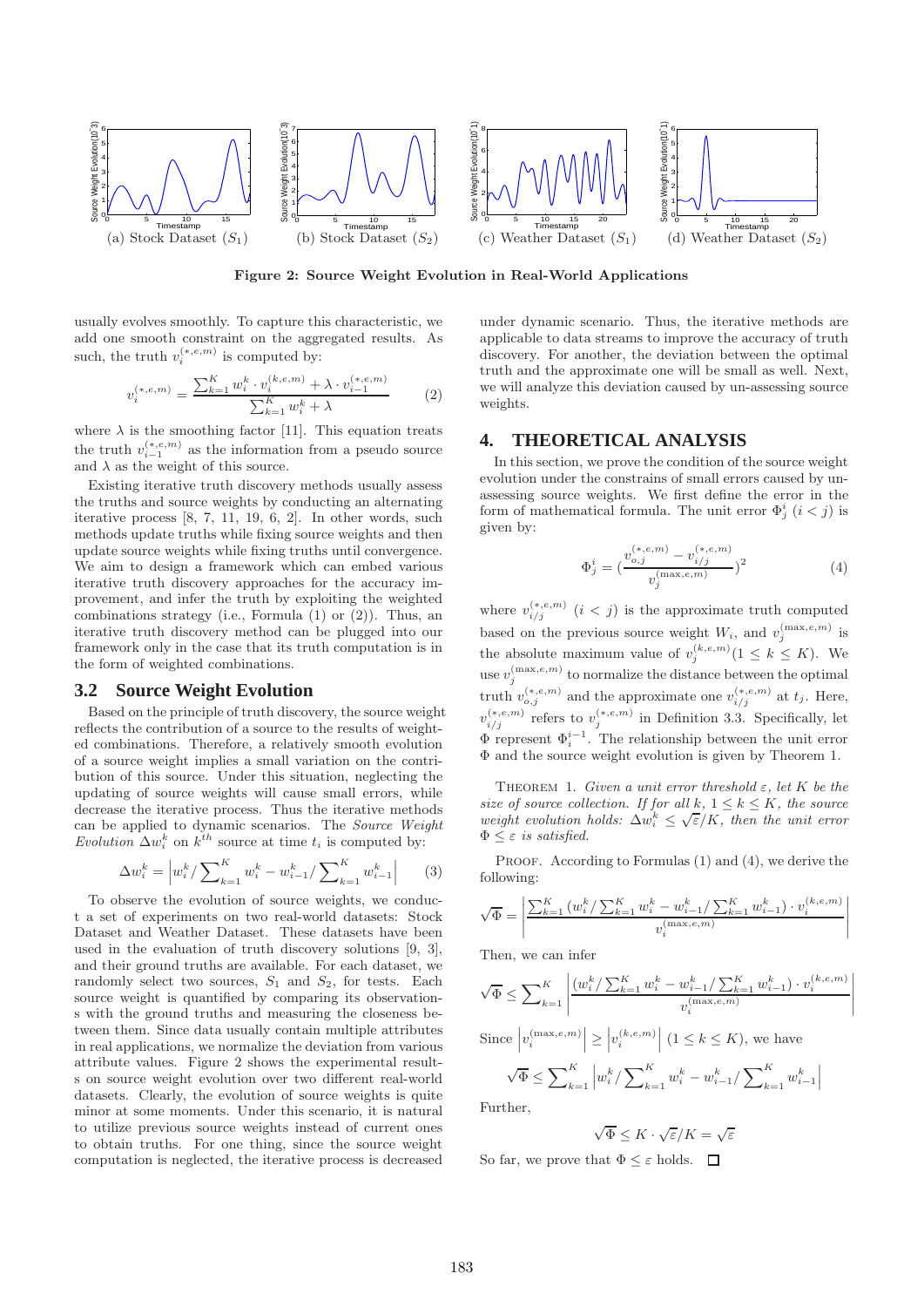Theorem 1 demonstrates the relationship between the source weight evolution and the unit error, i.e., the unit error  $\Phi$  should be no more than  $\varepsilon$  if the formula (5) is satisfied,

$$
\Delta w_i^k \le \sqrt{\varepsilon}/K \ (1 \le k \le K) \tag{5}
$$

Under this scenario, we can use  $W_{i-1}$  to approximate  $W_i$ and ensure that the deviation between the optimal truth and the approximate one will be constrained by a threshold  $\varepsilon$ . Since we un-assess all sources weights at  $t_i$ , the time complexity of truth discovery is linear. For further improving the efficiency, we aim to assess source weights over time as few as possible. Therefore, it is essential to further analyze the relationship between the source weight evolution and the errors cumulated in a time period, i.e., the cumulative error, which is computed by Formula (6),

$$
\Psi_j^i = \sum_{h=i+1}^j \Phi_h^i \tag{6}
$$

Combining with Formula (4), we can see that the cumulative error is defined as the sum of unit errors in a time period. Then, we give the maximum value of the cumulative error under the condition that Formula (5) holds in a time period.

THEOREM 2. *Given a unit error threshold*  $\varepsilon$ , let K be the *size of source collection. If for all* k, h,  $1 \leq k \leq K$ ,  $i < h \leq$ *j*, the source weight evolution holds:  $\Delta w_h^{\overline{k}} \leq \sqrt{\varepsilon}/K$ , then *the cumulative error*  $\Psi_j^i$  *meets the condition*  $\Psi_j^i \leq \Delta T(\Delta T +$ 1) $(2\Delta T + 1)\varepsilon/6$ *, where*  $\Delta T = i - i$ *.* 

PROOF. According to Formulas (1) and (4), we derive the following:

$$
\sqrt{\Phi_h^i} = \left| \frac{\sum_{k=1}^K \left( w_h^k / \sum_{k=1}^K w_h^k - w_i^k / \sum_{k=1}^K w_i^k \right) \cdot v_h^{(k,e,m)}}{v_h^{(\max,e,m)}} \right|
$$

Then similar to Theorem 1, we have

$$
\sqrt{\Phi_h^i} \leq \sum\nolimits_{k = 1}^K {\left| {{w_h^k}/\sum\nolimits_{k = 1}^K {{w_h^k} - {w_i^k}/\sum\nolimits_{k = 1}^K {{w_i^k}} } \right|}
$$

According to  $\Delta w_h^k \leq \sqrt{\varepsilon}/K$ , for any  $h$   $(i < h \leq j)$ , it is easy to derive the following:

$$
\sqrt{\Phi_h^i} \le (h - i) \cdot \sqrt{\varepsilon}
$$

Further,

$$
\sum_{h=i+1}^{j} \Phi_h^i \le \sum_{h=i+1}^{j} (h-i)^2 \varepsilon
$$

Then,

$$
\sum_{h=i+1}^{j} \Phi_h^i \le (j-i)(j-i+1)(2(j-i)+1)\varepsilon/6
$$

Since  $\Psi_j^i = \sum_{h=i+1}^j \Phi_h^i$ , we have

$$
\Psi_j^i \le (j-i)(j-i+1)(2(j-i)+1)\varepsilon/6
$$

Let  $\Delta T = j - i$ , we prove that  $\Psi_j^i \leq \Delta T (\Delta T + 1)(2\Delta T +$  $1)\varepsilon/6$  holds.  $\Box$ 

According to Theorem 2, we can get that the relationship between the unit error and the maximum value of cumulative error under the condition of  $\Delta w_h^k \leq \sqrt{\varepsilon}/K$   $(i \lt h \leq$ j,  $1 \leq k \leq K$ :

$$
\max(\Psi_j^i) = \Delta T(\Delta T + 1)(2\Delta T + 1)\varepsilon/6 \tag{7}
$$

where  $\Delta T = j - i$ . Let the size of source collection K be 3 and the unit error threshold  $\varepsilon$  be 0.03. Suppose that we update the source weights at  $t_1$  and the source weight evolutions satisfy Formula (5) from  $t_2$  to  $t_5$ , i.e.,  $\Delta w_i^k \leq$  $\frac{0.03}{3} = 0.01$   $(1 \le k \le 3, 1 < i \le 5)$ . The cumulative error  $\Psi_5^1$  will be no more than  $4 \times (4+1) \times (2 \times 4+1) \times 0.03/6 = 0.9$ .

Theorem 2 ensures that, under dynamic scenario, we can incorporate iterative methods to improve the accuracy of truth discovery without scarifying much efficiency. The reason is that we neglect the iterative estimation of source weights  $W_i$  when the source weight evolutions  $\Delta w_i^k$  (1 ≤  $k \leq K$ ) satisfy Formula (5), i.e., the iterative truth discovery methods are utilized over data streams only at certain timestamps. In addition, as the cumulative error is constrained by  $\varepsilon$  and  $\Delta T$ , we can ensure the accuracy of truth discovery even if the iterative process is reduced. Although we do not update the source weights at each timestamp, the accuracy of our method is still much higher than the existing incremental methods (as shown in Section 6).

To capture the temporal relations among truths by adding smoothing factor as in Formula  $(2)$ , we only need to redefine  $v_j^{(\max,e,m)}$  in Formula (4) as the absolute maximum value of  $v_j^{(1,e,m)}, v_j^{(2,e,m)}, ..., v_j^{(K,e,m)}, v_{j-1}^{(*,e,m)},$  and slightly modify Formula (5) by changing K into  $\overline{K} + 1$ . The reason is that we treat the smoothing factor as the weight of the  $(K+1)$ <sup>th</sup> source and  $v_{j-1}^{(*,e,m)}$  as the information from this source. Since we still compute truths by exploiting weighted combinations, the smoothing factor will not affect our conclusions. Moreover, we introduce the smoothing factor for truth computation only when the data changing is smooth, thus it is reasonable to utilize the  $v_j^{(\max,e,m)}$  to normalize the unit error.

As shown in Theorems 1 and 2, a relative smooth source weight evolution leads to a lower unit error comparing with a big "jump" (the peaks in Figure 2) of source weight evolution. However, since the evolution of source weight is unknown over data streams, it is hard to make sure whether Formula (5) is satisfied. For solving this issue, we propose a probabilistic model to dynamically estimate the probability of Formula (5) holding over data streams.

## **5. ASRA-BASED TRUTH DISCOVERY**

In this section, we propose an adaptive source reliability assessment scheme (ASRA) for truth discovery over data streams. The basic idea behind this scheme is to dynamically determine the time for source weight assessment. Then the truth with a predetermined accuracy is identified. Specifically, we first derive a probabilistic model to estimate the probability of the source weight evolution which meets the condition in Formula (5). By integrating the conclusions in section 4, we achieve the maximal period of source weight assessment under the condition that the maximum value of cumulative error is smaller than a given threshold in a certain confidence level. This will transform the source weights assessment into an optimization problem. Based on this optimization problem, we then propose our ASRA scheme that adaptively assesses source weights over streams.

#### **5.1 Probability Forecasting Model**

As proved in Theorem 1, the source weight evolution has great influence on unit error. If all the source weight evolutions meet the conditions in Formula (5), the unit error will be less than  $\varepsilon$ . Otherwise, it can not be controlled within the  $\varepsilon$  constraint. However, in real-world applications, even if

 $\bigg\}$  $\bigg]$  $\frac{1}{2}$  $\bigg]$  $\frac{1}{2}$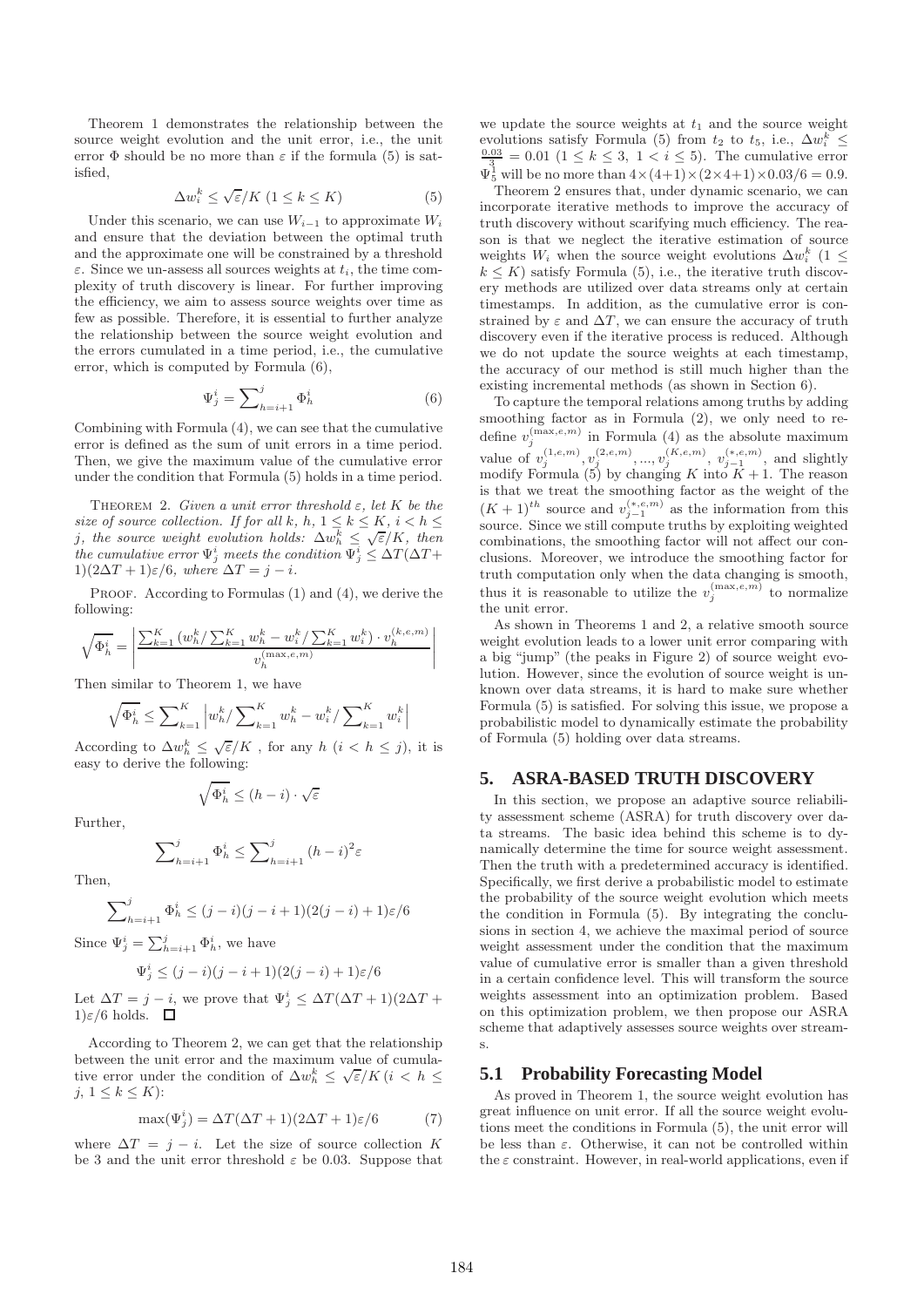the variation trend of the information from various sources can be obtained, the evolution of each source weight is still not available. Considering this, we propose a probability model based on the Bernoulli distribution to estimate the probability of Formula (5) holding over data streams. Given a timestamp  $t_i$ , we can consider  $\Delta w_i^k \leq \sqrt{\varepsilon}/K$   $(1 \leq k \leq K)$ as an independent and random event. Here, the probability of the event occurrence is a random variable which follows Bernoulli distribution, i.e.,  $\xi \sim B(1, p)$ . Based on the probability theory, the probability  $p$  can be estimated by sampling as explained by Example 1.

Example 1. *Given a unit error threshold* ε *and a source collection, assume that*  $t_1 \sim t_l$  *is the initial period of time. We assess the source weight at each timestamp. Let* N *be the times of all source weight evolutions satisfying Formula (5) during this period. The total times of counting all source weight evolutions is*  $M = l - 1$ *. Thus the probability* p *can be estimated as* N/M*.*

As the time increases, both the source weight evolution and the probability  $p$  are likely to change. Thus, a dynamic estimation makes the probability  $p$  more accurate. This is also the basis of ASRA scheme. We will illustrate the time for the update of probability  $p$  while introducing our scheme.

## **5.2 ASRA Scheme**

This section presents our ASRA scheme in details. The ASRA scheme includes two parts: (1) adaptive update point prediction; and (2) ASRA-based truth discovery algorithm. We first transform the update point prediction issue into an optimization problem which minimizes the frequency of source weight assessment. Then, an ASRA-based algorithm is proposed with the support of this optimization strategy. ASRA assesses source weights with changeable frequencies while finding the truth with a certain level of accuracy given by users. Accordingly, we can achieve high efficiency by reducing the frequency of assessing source weights and high accuracy by incorporating the iterative process. Given a current update point  $t_i$ , ASRA predicts the next update point  $t_i$  by solving the following optimization problem:

$$
\begin{array}{ll}\n\text{Max} & j = i + \Delta T \\
\text{s.t.} & (\Delta T - 1)(\Delta T - 2)(2\Delta T - 3)\varepsilon/6 \le E \\
& p^{\Delta T - 2} \ge \alpha\n\end{array} \tag{8}
$$

where  $\Delta T$  is considered as the maximum period of assessing source weights. There are two constraint functions regarding this optimization problem as listed below:

•  $p^{\Delta T - 2} \geq \alpha$ : This is equivalent to  $p(\Delta w_h^k \leq \sqrt{\varepsilon/K}) \geq$  $\alpha$  (1  $\leq$  k  $\leq$  K,  $i + 1 < h < j$ ), where  $\alpha$  is the probability threshold given by users. We do not need to estimate the source weight evolutions at  $t_{i+1}$  and  $t_i$ . For one thing, we assess the source weights  $W_i$  since  $t_i$  is an update point. Considering that we should compute the source weight evolutions for dynamically updating p, the source weights  $W_{i+1}$  is also assessed to obtain the evolution of all source weights, i.e.,  $\Delta w_{i+1}^1, \ldots, \ \Delta w_{i+1}^K$ . Then, we utilize  $W_{i+1}$  instead of  $W_{i+2}, \ldots, W_{j-1}$  to compute the truths at  $t_{i+2}, \ldots, t_{i-1}$ . For another, we assess the source weights  $W_j$  since  $t_j$  is also an update point. Thus, it is unnecessary to estimate the probability of  $\Delta w_{i+1}^k \leq$  $\sqrt{\varepsilon}/K$ ,  $\Delta w_j^k \leq \sqrt{\varepsilon}/K$   $(1 \leq k \leq K)$ .

• (ΔT − 1)(ΔT − 2)(2ΔT − 3) $\varepsilon/6 \leq E$ : Based on Theorem 2, when  $p(\Delta w_h^k \leq \sqrt{\varepsilon}/K) \geq \alpha$  (*i*+1 < *h* < *j*), the probability of max( $\Psi_{j-1}^{i+1}$ ) = (ΔT − 1)(ΔT − 2)(2ΔT −  $3)\varepsilon/6$  is no smaller than  $\alpha$ . Though we expect  $\Delta T$ to be large for high efficiency,  $\max(\Psi_{j-1}^{i+1})$  will become large with  $\Delta T$  increasing. Thus, we also need to make sure that  $\max(\Psi_{j-1}^{i+1})$  is no more than *E*, where *E* is the cumulative error threshold given by users. By this way, the cumulative error between any two update points is constrained.

Formula (8) implicates that our ASRA scheme tries to search for the maximum period of assessing source weights. When the unit error threshold  $\varepsilon$  is fixed, only two tuned parameters,  $\alpha$  and  $E$ , need to be set. A large  $\alpha$  may lead to a small  $\Delta T$ , while a small *E* will also result in a small  $\Delta T$ . However, the performance trend of  $\varepsilon$  is actually uncertain. We will show in Section 6 that the effects of the probability threshold  $\alpha$ , cumulative threshold  $E$  and unit error threshold  $\varepsilon$  in our framework, and the performance of our framework can be flexibly changed by tuning these parameters.

Algorithm 1 presents the whole procedure of ASRA-based truth discovery. Let  $t_i$  denote the current timestamp and  $t_i$  denote the update point, Algorithm 1 performs in three steps. In the first step (lines 3-4), we update the source weights. Given the update points  $t_i$  and  $t_{i+1}$  (line 3), we call the existing truth discovery method to assess the source weights  $W_i$ ,  $W_{i+1}$ . In the second step (lines 5-13), we update the probability  $p$  of satisfying Formula  $(5)$  by re-estimating p according to  $\Delta w_{j+1}^k (1 \leq k \leq K)$ . In the last step (lines 14-18), we predict the next update point. By utilizing the probability  $p$  computed in the second step, we predict the next update point  $t_j$  according to Formula (8). If  $\Delta T$  computed by Formula (8) is less than 2, we set  $\Delta T = 2$  (lines 16-17).

In Algorithm 1, line 4 suggests that various methods for source weight computation can be plugged into our scheme only if the truth computation of the plugged method is in the form of weighted combinations. We set a window size  $M$ for more accurately estimating the probability  $p$  without the influence of out-of-date data. Note that we can introduce the smoothing factor by slightly modifying our algorithm. As mentioned above, we treat the smoothing factor  $\lambda$  as the weight of  $(K+1)^{th}$  source and the previous truths as the information from this source. As  $\lambda$  is a constant [11], only the source weight evolution and the size of source collection will be changed when the smoothing factor  $\lambda$  is introduced. Accordingly, for capturing the temporal relationship over streaming data, we only need to change K into  $K + 1$  in line 6, and change "Formula (1)" into "Formula (2)" in line 21. For the existing truth discovery methods plugged into our scheme (line 4), we also simply change its truth computation from "Formula (1)" into "Formula (2)". Obviously, the complexity of the algorithm is determined by the corresponding iterative truth discovery methods at an update point. Otherwise, its complexity is  $O(|V_i|)$  at  $t_i$ .

For probability  $p$ , there are two points to remark: (1) the cumulative error is usually constrained to a small value in real world applications. According to Formula  $(8)$ ,  $\Delta T$  will not be a large value. Thus we can assume that  $p$  is a constant in a small time window  $(\Delta T)$ ; and  $(2)$  p is defined as the probability of all the source weight evolutions satisfying Formula  $(5)$  at each timestamp, i.e., a small p implies the source weight evolution is generally large over data streams.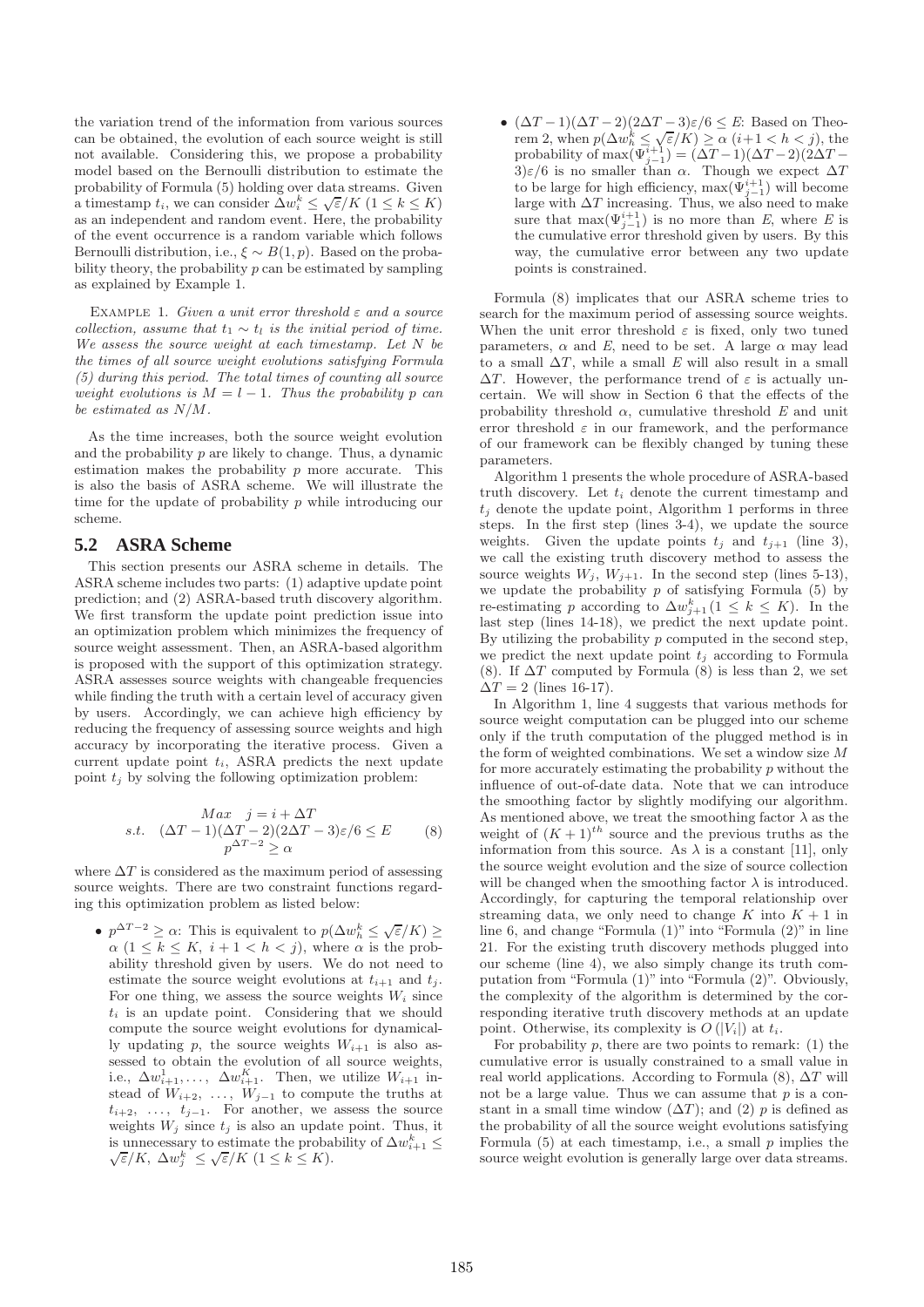| Algorithm 1: ASRA-based truth discovery |  |  |  |  |
|-----------------------------------------|--|--|--|--|
|-----------------------------------------|--|--|--|--|

|                | <b>Input</b> : Observation collection $V_i$ , threshold $\alpha$ , E;<br><b>Output:</b> Truth collection $V_i^*$ ; |
|----------------|--------------------------------------------------------------------------------------------------------------------|
|                | 1 $j \leftarrow 1, m \leftarrow 1, N[1M] \leftarrow 0, p \leftarrow 0;$                                            |
|                | 2 for $i = 1 \rightarrow \infty$ do                                                                                |
| 3              | if $i == j  i == j + 1$ ; then                                                                                     |
| 4              | Update $V_i^*$ , $W_i$ according to existing iterative                                                             |
|                | truth discovery methods;                                                                                           |
| 5              | if $i == j + 1$ ; then                                                                                             |
| 6              | if all $\Delta w_i^k$ $(1 \leq k \leq K)$ satisfy Formula (5);                                                     |
|                | then                                                                                                               |
| $\overline{7}$ | $N m =1;$                                                                                                          |
| 8              | if $m \leq M$ ; then                                                                                               |
| 9              | $p = (\sum_{n=1}^{m} N[n])/m$                                                                                      |
| 10             | else                                                                                                               |
| 11             | Slide the window forward and keep array N                                                                          |
|                | always contains $M$ elements;                                                                                      |
| 12             | $p = (\sum_{n=1}^{M} N[n])/M;$                                                                                     |
| 13             | $m + +$                                                                                                            |
| 14             | $i=i-1;$                                                                                                           |
| 15             | Update $j$ by Formula $(8)$ ;                                                                                      |
| 16             | if $j-i < 2$ ; then                                                                                                |
| 17             | $j = i + 2;$                                                                                                       |
| 18             | $i = i + 1;$                                                                                                       |
| 19             | else                                                                                                               |
| 20             | $W_i \leftarrow W_{i-1};$                                                                                          |
| 21             | Set $V_i^*$ by Formula (1);                                                                                        |
|                | 22 Return $V_i^*$ ;                                                                                                |
|                |                                                                                                                    |

Note that the exact timestamp with a large source weight evolution is still unknown if we do not compute the source weights. Therefore, the algorithm may also neglect source weight computation when the source weight evolution does not satisfy Formula (5). However, according to Formula (8), a small p will lead to more frequent source weight estimation, thus the high performance of our framework can be ensured (as shown in Section 6).

## **6. EXPERIMENTS**

In this section, we experimentally validate the proposed approach for truth discovery over data streams.

## **6.1 Experimental Setup**

We evaluate our framework on three real-world datasets: Sensor Dataset<sup>1</sup>, Stock Dataset<sup>2</sup> and Weather Dataset<sup>2</sup>. The Sensor Dataset contains data from 54 sensors deployed in the Intel Berkeley Research lab between Feb. 28, 2004 and Apr. 5, 2004. Each sensor collected the time-stamped topology values once per 30 seconds. The temperature and humidity properties are adopted for evaluation. The Stock Dataset contains data for 1000 stocks that are collected from 55 sources over the weekdays of July 2011. We adopt three properties: change %, change value and last trade price. The ground truths are given. The Weather Dataset contains 18 sources that record weather data for 30 cities of United States from Jan. 28, 2010 to Feb. 4, 2010. We adopt the temperature and humidity properties, and consider the information collected from Accuweather.com as the ground truths.

Since the ground truths of Stock Dataset and Weather Dataset are known, each source weight can be quantified by measuring the distance between its observations and the ground truths. Accordingly, the true source weights of Stock Dataset and Weather Dataset are also available. Moreover, although Stock Dataset and Weather Dataset have been used in [11], the experimental results can be different because we choose various types of properties to conduct the experiments while only one type of property was used in [11].

## **6.2 Evaluation Methodology**

We have conducted extensive experiments to evaluate the effectiveness and efficiency of the proposed method by four steps: (1) validate the effectiveness of the probabilistic model estimateing source weight evolution; (2) analyze the effects of three parameters, probability threshold  $\alpha$ , cumulative error threshold  $E$  and unit error threshold  $\varepsilon$  in our framework; (3) evaluate the effectiveness and efficiency of our approach by comparing with state-of-art competitors; and (4) further confirm the accuracy of source weight computation of our proposed approach. Eleven methods, including seven state-of-the-art competitors and four proposed alternatives, are used in the experiments.

Baseline Methods. The following state-of-the-art methods for truth discovery over continuous data are implemented. The parameters of each baseline method are set according to the original paper.

- GTM: Using Bayesian probabilistic model for resolving conflicts on continuous data [21].
- CRH: Working with heterogeneous data by incorporating into various loss functions [8].
- DynaTD: Finding truths over data streams in an incremental way [11].
- DynaTD+smoothing: Adding the smoothing factor based on DynaTD [11].
- DynaTD+decay: Adding the decay factor based on DynaTD [11].
- DynaTD+all: Adding both the smoothing factor and the decay factor based on DynaTD [11].
- Dy-OP: Optimization-based solution of DynaTD [11].

Proposed Alternatives. We plug different existing truth discovery methods into our framework. All these methods iteratively conduct the updates of source weights and truths until convergence. For the truth update, all these methods exploit weighted combinations strategy (i.e., Formula (1) or (2)) [8, 11] and can be plugged into our framework. The details on the source weight update for each method are as follows:

• ASRA(CRH): We incorporate CRH into our framework and choose the normalized squared loss function to measure the deviation from the truths to the observations. The source weight  $w_i^k$  is derived as the following formula:

$$
w_i^k = -\log(\frac{l_i^k}{\sum_{k'=1}^K l_i^{k'}})
$$
\n(9)

<sup>1</sup> http://db.csail.mit.edu/labdata/labdata.html

<sup>2</sup> http://lunadong.com/fusionDataSets.htm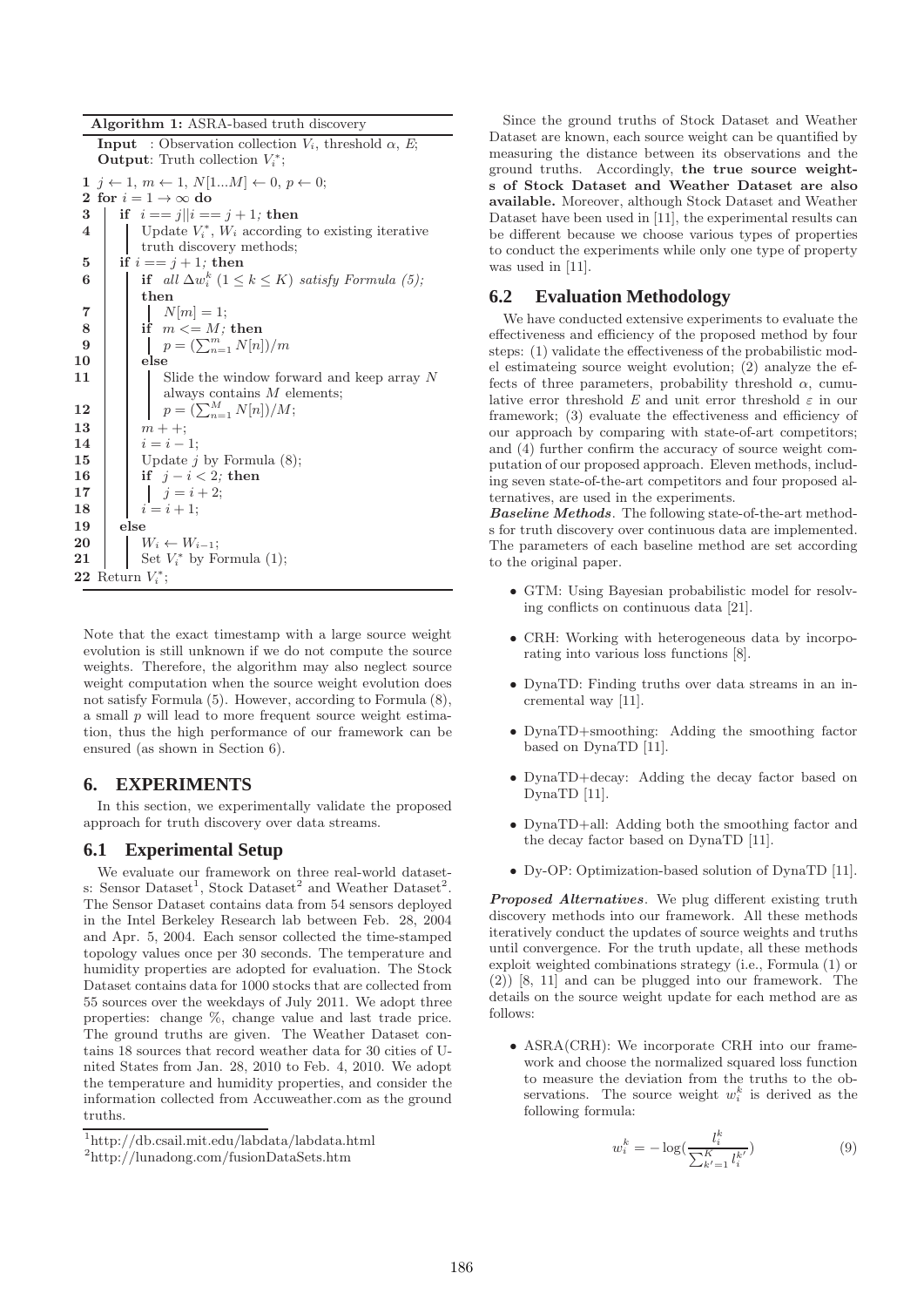where  $l_i^k$  refers to the normalized squared loss function of the  $k^{th}$  source at  $t_i$  [8], i.e.,

$$
l_i^k = \sum_{e=1}^E \sum_{m=1}^M \frac{\left(v_i^{(k,e,m)} - v_i^{(*,e,m)}\right)^2}{std(v_i^{(1,e,m)}, \dots, v_i^{(K,e,m)})} \tag{10}
$$

- ASRA(CRH+smoothing): We further introduce the smoothing factor  $\lambda$  to ASRA(CRH) for capturing the temporal relations over streams. Under this scenario, we consider  $v_{i-1}^{(*,e,m)}$  as the information from the  $(K+1)$ <sup>th</sup> source  $(v_{i-1}^{(*,e,m)} = v_i^{(K+1,e,m)})$  and  $\lambda$  is the weight of this source. Therefore, only the number of sources in Formula (10) and Formula (9) need to be changed for computing loss functions and source weights.
- ASRA(Dy-OP): We incorporate the basic optimization function of DynaTD [11], denoted as Dy-OP, into our framework. The source weight  $w_i^k$  is derived as the following formula:

$$
w_i^k = \frac{q_i^k}{\eta \cdot l_i^k} \tag{11}
$$

where  $q_i^k$  refers to the number of observations provided by the  $k^{th}$  source at  $t_i$  and  $\eta$  is a trade-off parameter of Dy-OP [11]. In addition, the normalized squared loss functions  $l_i^k$   $(1 \leq k \leq K)$  in Formula (11) are computed by Formula (10).

• ASRA(Dy-OP+smoothing): The smoothing factor  $\lambda$ is also introduced to ASRA(Dy-OP) for capturing the temporal relations over streaming data. As mentioned, only the number of sources need to be changed for computing source weights and loss functions.

So far, for each method plugged into our framework, we have presented the formula for its source update step. The details of Formulas (9) and (11) are listed in Appendix. For truth computation, we only need to utilize Formula (2) to capture the temporal relations over streaming data.

Performance Metrics. To evaluate the efficiency of our framework, we report the *running time* of each method. To assess the accuracy of it, we calculate the *Mean of Absolute Error* (MAE) of each method by comparing their outputs with ground truths. For both metrics, lower values indicate better performance. All the algorithms were performed on a PC with Windows OS, Intel Core i7 processor.

#### **6.3 Probabilistic Model Validation**

This part validates the effectiveness of the probabilistic model for estimating the source weight evolution over data streams. Obviously, if the probabilistic model can capture the large source weight evolution (Formula (5) cannot be satisfied), our proposed model is effective. Thus, we validate the effectiveness of our probabilistic model by counting all probable scenarios including:

- (1) Formula (5) does not hold and our framework updates the source weights at the same time (denoted as  $TP$ );
- (2) Formula (5) holds and our framework keeps the source weights at the same time (denoted as  $TN$ );
- (3) Formula (5) does not hold and our framework keeps the source weights at the same time (denoted as  $FN$ );

Table 2: Probabilistic Model Valiadation (a) Stock Dataset

| Parameter Setting             |          | <b>Experimental Results</b> |       |                  |       |       |
|-------------------------------|----------|-----------------------------|-------|------------------|-------|-------|
| $\epsilon$                    | $\alpha$ | TP                          | TN    | FN               | FP    | CR    |
| $5 \times 10^{-4}$            | 0.45     | 0.500                       | 0.278 | 0.167            | 0.055 | 0.778 |
| $1 \times \overline{10^{-3}}$ | 0.45     | 0.390                       | 0.333 | 0.222            | 0.055 | 0.723 |
| $5 \times 10^{-3}$            | 0.45     | 0.155                       | 0.500 | 0.112            | 0.233 | 0.655 |
| $5 \times 10^{-4}$            | 0.55     | 0.500                       | 0.278 | 0.167            | 0.055 | 0.778 |
| $1 \times 10^{-3}$            | 0.55     | 0.500                       | 0.389 | 0.056            | 0.055 | 0.889 |
| $5 \times 10^{-3}$            | 0.55     | 0.212                       | 0.444 | 0.055            | 0.289 | 0.656 |
| $5 \times 10^{-4}$            | 0.65     | 0.612                       | 0.278 | 0.055            | 0.055 | 0.890 |
| $1 \times 10^{-3}$            | 0.65     | 0.612                       | 0.333 | $\left( \right)$ | 0.055 | 0.945 |
| $5 \times 10^{-3}$            | 0.65     | 0.389                       | 0.444 | 0.055            | 0.112 | 0.833 |

(b) Weather Dataset

| Parameter Setting             |          | <b>Experimental Results</b> |       |                |       |       |  |
|-------------------------------|----------|-----------------------------|-------|----------------|-------|-------|--|
| ε                             | $\alpha$ | TP                          | TN    | FN             | FP    | CR    |  |
| $5 \times \overline{10^{-2}}$ | 0.45     | 0.155                       | 0.540 | 0              | 0.305 | 0.695 |  |
| $1 \times 10^{-1}$            | 0.45     | 0.058                       | 0.724 | 0.023          | 0.195 | 0.782 |  |
| $5 \times 10^{-1}$            | 0.45     | 0.034                       | 0.799 | $\overline{0}$ | 0.167 | 0.833 |  |
| $5 \times 10^{-2}$            | 0.55     | 0.155                       | 0.495 | 0              | 0.350 | 0.650 |  |
| $1 \times 10^{-1}$            | 0.55     | 0.052                       | 0.695 | 0.029          | 0.224 | 0.747 |  |
| $5 \times 10^{-1}$            | 0.55     | 0.034                       | 0.776 | $\Omega$       | 0.190 | 0.810 |  |
| $5 \times 10^{-2}$            | 0.65     | 0.255                       | 0.431 | 0.006          | 0.308 | 0.686 |  |
| $1 \times 10^{-1}$            | 0.65     | 0.063                       | 0.632 | 0.017          | 0.288 | 0.695 |  |
| $5 \times 10^{-1}$            | 0.65     | 0.035                       | 0.747 | 0              | 0.218 | 0.782 |  |

(4) Formula (5) holds and our framework updates the source weights at the same time (denoted as  $FP$ ).

Both scenario (1) and (2) show that our probabilistic model captures the source weight evolution successfully. Thus, the effectiveness of our probabilistic model can be transformed into *Capture Rate*  $(CR)$  formulated as:

$$
CR = TN + TP \tag{12}
$$

The experiments are conducted over Stock Dataset and Weather Dataset. We vary two parameters,  $\alpha$  and  $\varepsilon$ , to observe the effectiveness of our probabilistic model with different parameter settings. The cumulative threshold *E* is given to constrain the maximum of  $\Delta T$ .

The experimental results are reported in Table 2. As we can see,  $CR$  is always more than 0.6 on both two datasets and can achieve more than 0.9 at some cases. Note that our framework assigns the first two timestamps to update points, which may lead to a higher  $FP$  and a lower  $CR$ . Therefore, our probabilistic model can capture the source weight evolution in most situations, which further proves the effectiveness of our framework.

## **6.4 Evaluation on Parameters**

To analyze the effects of the probability threshold  $\alpha$ , cumulative error threshold  $E$  and unit error threshold  $\varepsilon$  in our framework, we test the performance of our method over the Sensor Dataset and Weather Dataset by changing the value of one parameter while fixing the others. To discover truths, we incorporate Dy-OP into our framework, i.e., ASRA(Dy-OP). Three metrics, running time, MAE and assess times, are used to observe the influence of three parameters to our framework. Here, *assess times* is defined as the average times of assessing source weight over streaming data. Ob-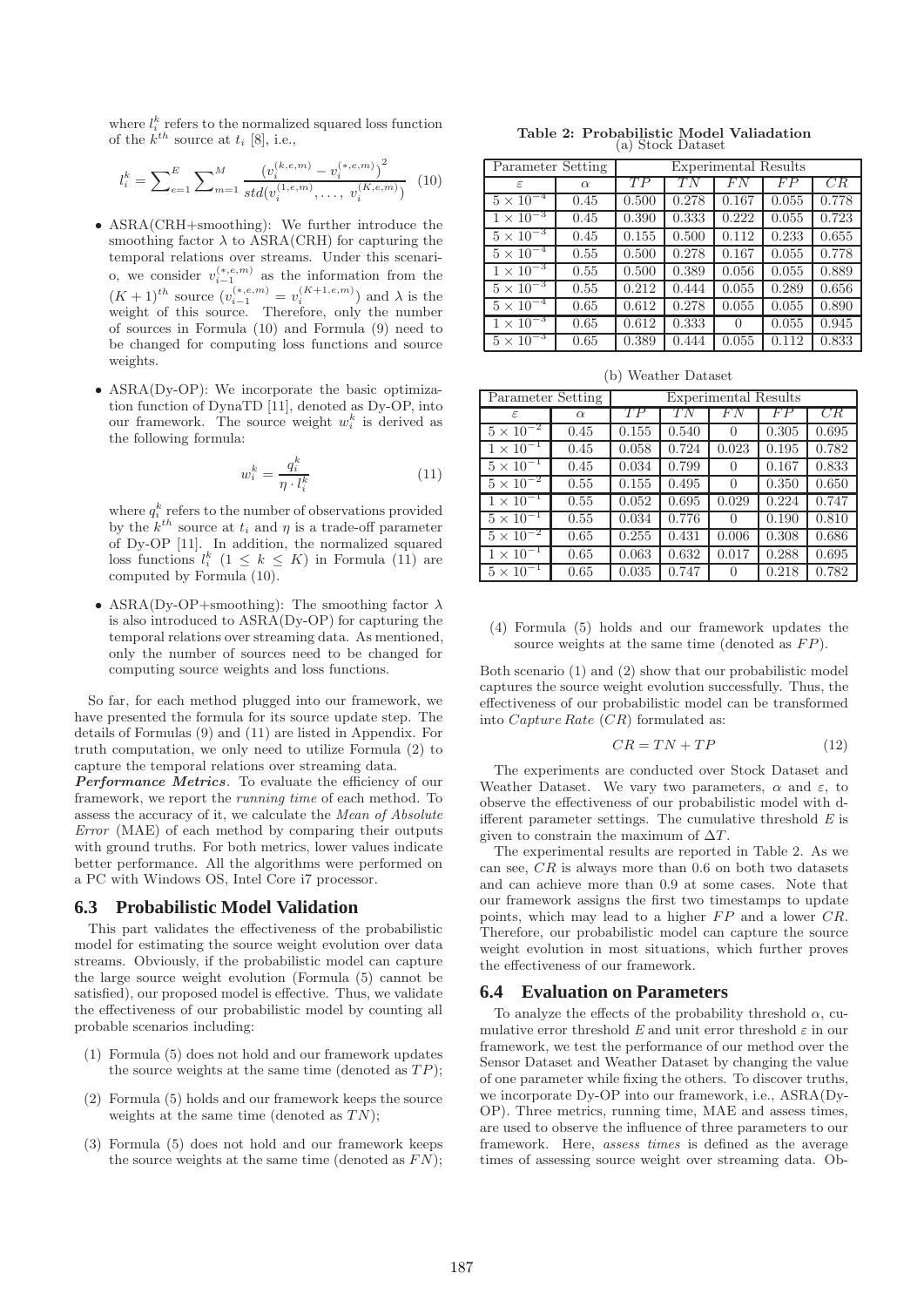

Figure 3: Evaluation on Parameters

viously, lower assess times indicates higher efficiency and lower accuracy.

## *6.4.1 Effect of* α

In this test, we evaluate the effect of the probability threshold  $\alpha$  on the accuracy and efficiency of our framework. For Sensor Dataset, we fix  $\varepsilon$  to 10<sup>-5</sup> and *E* to 1, and vary the value of  $\alpha$  from 0.65 to 0.85. For Weather Dataset, we fix  $\varepsilon$  to 0.1 and *E* to 1, and vary the value of  $\alpha$  from 0.15 to 0.45. The results are shown in Figures  $3(a)-(c)$ .

As we can see, with the increasing of  $\alpha$ , running time and assess times increase while MAE decreases. This result is caused by the following reason. The probability threshold  $\alpha$ controls the holding probability of Formula (5) during the period of keeping source weights. Therefore, a relatively large  $\alpha$  means Formula (5) should be more likely hold, and a smaller  $\alpha$  will relax this constraint while leading to a relatively large  $\Delta T$ . In other words, a lager  $\alpha$  achieves a higher accuracy while suffering from much sacrifice on efficiency.

#### *6.4.2 Effect of E*

In this test, we evaluate the effect of the cumulative error threshold *E* on the performance of our framework. For Sensor Dataset, we set *E* to 0.02 and 0.1 respectively, and fix  $\varepsilon$  to 10<sup>-5</sup> and  $\alpha$  to 0.75. For Weather Dataset, we set *E* to 0.2 and 1 respectively, and fix  $\varepsilon$  to 0.1 and  $\alpha$  to 0.2. The results are shown in Figures  $3(d)-(f)$ .

Obviously, with the decreasing of cumulative threshold *E*, running time and assess times increase while MAE decreases. According to Formula (8), a relatively large *E* means our framework is allowed to make more errors between any two update points. Therefore, a large *E* will lead to a large period of assessing source weights and improve the efficiency. However, it suffers from much sacrifice on accuracy.

#### *6.4.3 Effect of* ε

We test the effect of the unit error threshold,  $\varepsilon$ , on three metrics. For Sensor Dataset, we fix  $\alpha$  to 0.6 and *E* to 0.01, and set  $\varepsilon$  to  $5 \times 10^{-5}$ ,  $10^{-4}$  and  $5 \times 10^{-4}$  respectively. For Weather Dataset, we fix  $\alpha$  to 0.95 and *E* to 1, and set  $\varepsilon$  to 0.2 and 0.5 respectively. The results are shown in Figures  $3(g)-(i)$ .

As we can observe, with the increasing of  $\varepsilon$ , running time

and assess times decrease while MAE increases. However, the performance trend of unit error threshold is actually uncertain. Based on the first constraint function of Formula (8), a relatively small  $\varepsilon$  may result in a larger  $\Delta T$ . At the same time, the second constraint of Formula (8) implicates that a relatively small  $\varepsilon$  can also result in a smaller  $\Delta T$ . Since we set a relatively large cumulative error threshold  $E(E = 1)$  in our experiments, the optimal  $\Delta T$  is mainly restricted by the second constraint function of Formula (8). Thus a larger  $\varepsilon$  achieves a better efficiency and suffers from much sacrifice on accuracy.

For the same parameter setting, with the time increasing, MAE decreases while both running time and assess time increase over two datasets. This is because the source weight evolutions of these two datasets become large as the time increases. Thus our framework automatically improve the frequency of assessing source weights and achieve the high accuracy of the truth discovery.

To summarize, all the experimental results (Figures 3(a)- (i)) show that these three parameters of our framework can tune the performance of truth discovery flexibly.

#### **6.5 Evaluation on Performance**

We first compare our proposed approach with the stateof-the-art competitors in terms of effectiveness and efficiency. Then, we further study the effectiveness of our approach under the optimal efficiency, and its efficiency under the best accuracy.

#### *6.5.1 Comparison with Existing Approaches*

In this test, we evaluate our proposed approach by comparing with the existing competitors: DynaTD, DynaTD+smoothing, DynaTD+decay, DynaTD+all, Dy-OP, CRH and GTM. For Stock Dataset, we set  $\varepsilon$  to  $10^{-3}$ ,  $\alpha$  to 0.75 and *E* to 1. For Weather Dataset, we set  $\varepsilon$  to 0.1,  $\alpha$  to 0.8 and *E* to 1. For Sensor Dataset, we set  $\varepsilon$  to  $5 \times 10^{-6}$ ,  $\alpha$  to 0.85 and *E* to 0.01. Table 3 shows the experimental results for all the methods on the three datasets. Since the ground truths of Sensor Dataset are unknown, we only report the accuracy (MAE) on two datasets with ground truths, i.e., Stock Dataset and Weather Dataset.

Efficiency. In terms of efficiency, the proposed method performs nearly as well as DynaTD, DynaTD+smoothing,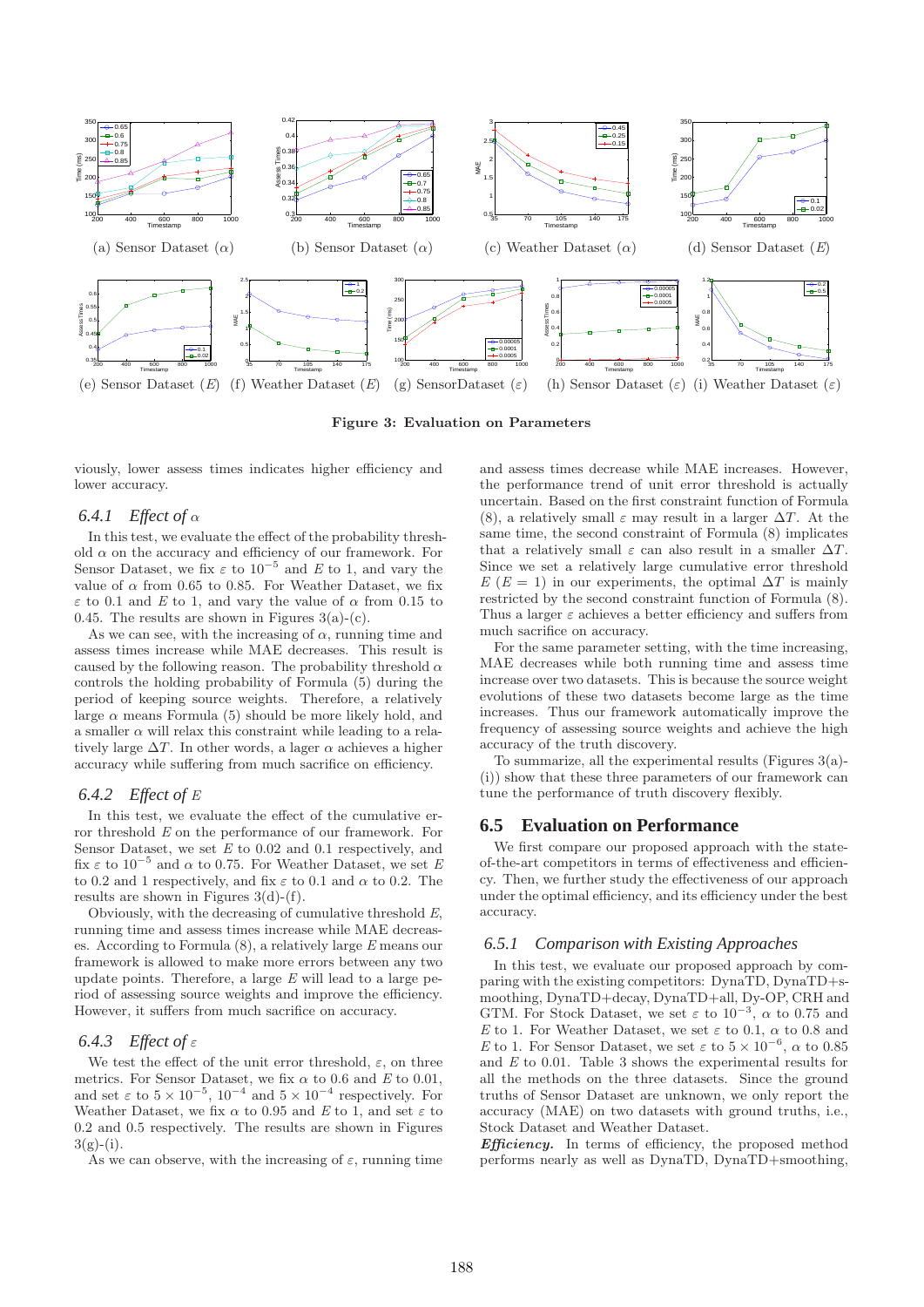

Table 3: Comparison with Existing Approaches

(a) Stock Dataset (Sin) (b) Stock Dataset (Mul) (c) Weather Dataset (Sin) (d) Weather Dataset (Mul)

Figure 5: Accuracy Study

DynaTD +decay and DynaTD+all. As all these methods work in an incremental way, they can be viewed as the low bound of the iterative methods. Therefore, the results shown in Table 3 implicate our proposed framework can achieve high efficiency. Meanwhile, ASRA(Dy-OP) can run as fast as DynaTD on Stock Dataset. The reason is that the proposed framework only performs iterations at certain timestamps. Moreover, our proposed framework is more efficient compared with other iteration-based truth discovery methods. Specifically, our framework outperforms the iterative method GTM in terms of both accuracy and efficiency. The reason is that the basic methods plugged into our framework (CRH, Dy-OP) achieve better performance than GTM.

 $\epsilon$ 

Accuracy. In terms of effectiveness, the proposed method is better than existing competitors, DynaTD, DynaTD+smoothing, DynaTD+decay and DynaTD+all. The reason is that these competitors exploit incremental computation, updating the source weights according to the new arrival data until each source weight converges to a certain value. However, the true source weights in real applications are constantly changing. Thus, the source weights computed by the incremental methods deviate from the true ones, leading to big errors. In addition, CRH and Dy-OP are more accu-

rate than our methods (ASRA(CRH), ASRA(Dy-OP)), as they solve the truth discovery task by an iterative process that iteratively computes the truths and source weights at each timestamp. In this way, each source weight converges to its optimal one. However, without computing the source weights at each timestamp, the accuracy of ASRA(Dy-OP) and that of ASRA(CRH) are still similar to the corresponding basic methods Dy-OP and CRH. The reason is that our proposed framework updates the source weights frequently when the source weight evolutions are generally large. Based on Theorems 1 and 2, we can constrain the cumulative error and ensure the accuracy of our framework. When a smoothing factor is introduced, our methods, ASRA(Dy-OP+smoothing) and ASRA(CRH+smoothing), achieve the best accuracy among all the methods on Stock Dataset. It can also be observed that ASRA(Dy-OP) achieves better accuracy than ASRA(CRH), while Dy-OP performs better than CRH on both two datasets. Obviously, the accuracy of our framework is consistent with the basic method plugged into it.

In conclusion, from the performance comparison results, it can be seen that our framework always outperforms the iterative methods with respect to efficiency and performs better than the incremental methods in terms of accuracy.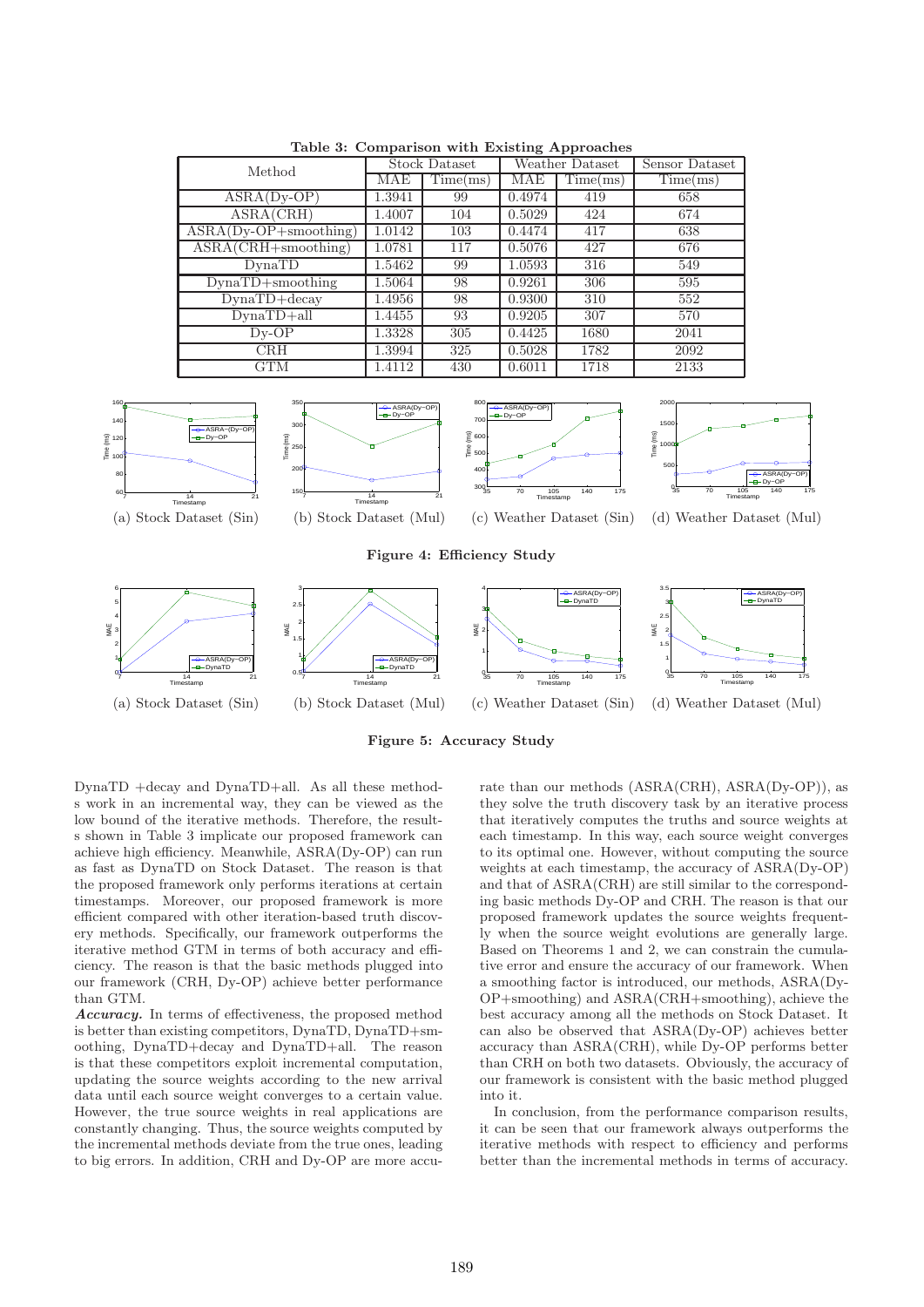Since our framework can contain different plugged truth discovery methods, it also outperforms some baselines in terms of both accuracy and efficiency (such as GTM).

#### *6.5.2 Further Study*

To further confirm the performance of our framework, we evaluate its efficiency while achieving the optimal accuracy, and its accuracy while the efficiency is optimal. In this test, we conduct experiments on Stock Dataset and Weather Dataset. Since our framework can flexibly tune the efficiency and accuracy of truth discovery over streaming data, both accuracy and efficiency can be optimized by tuning the parameters. Also, we change the number of properties in this part, and denote the experiments conducted on a single property as Single-Property ("Sin" in Figures (4)-(5)), and the ones on multiple properties as Multiple-Property ("Mul" in Figures (4)-(5)). For evaluation on Single-Property, we choose the last trade price property for Stock Dataset, and the humidity property for Weather Dataset.

Efficiency. From Table 3, we can see that Dy-OP achieves the best accuracy comparing with all the baselines. Thus, the accuracy of Dy-OP can be considered as the optimal accuracy. We achieve the same accuracy with Dy-OP by tuning the parameters  $(\varepsilon = 10^{-3}, \alpha = 0.85, E = 0.1$  for Stock Dataset and  $\varepsilon = 10^{-3}, \alpha = 0.85, E = 1$  for Weather Dataset). Under this scenario, we evaluate the efficiency of our framework by comparing with Dy-OP.

From Figures  $4(a)-(d)$ , we can see that our framework achieves much higher efficiency performance than Dy-OP for both Single-Property and Multi-Property. The reason is that our framework does not assess the source weights continually. In addition, the gap between our framework and Dy-OP on Multiple-Property is larger than the one on Single-Property, which illustrates our method is more suitable for addressing different types of properties.

Accuracy. To the best of our knowledge, DynaTD is the most effective incremental truth discovery method for continuous data, and also the basis of DynaTD+smoothing, DynaTD+decay, DynaTD+all [11]. Thus, we consider the efficiency of DynaTD as the optimal efficiency. Then we achieve the same efficiency with DynaTD by tuning the parameters ( $\varepsilon = 10^{-3}$ ,  $\alpha = 0.75$ ,  $E = 1$  for Stock Dataset and  $\varepsilon = 0.1$ ,  $\alpha = 0.65$ ,  $E = 1$  for Weather Dataset). Under this scenario, we evaluate the accuracy of our framework by comparing with DynaTD.

Figures 5(a)-(d) show that, for both Single-Property and Multi-Property, the accuracy of our proposed framework is much higher than the incremental method. For one thing, we use the iterative method to assess source weights, which makes source weights converge to the optimal values at each timestamp. For another, both Theorems 1 and 2 ensure the accuracy of our framework. Although we do not assess the source weights continually, our framework achieves much higher accuracy comparing with the existing incremental methods. Moreover, Figure 5(a) shows that, at the initial time, the truths computed by our framework is nearly equal to the ground truths, which also implicates the high accuracy of our framework.

To summarize, by tuning the parameters of our framework, we can balance the efficiency and accuracy of the truth discovery task, and achieve better performance than the state-of-the-art competitors as well.

#### **6.6 Evaluation on Source Weight**

As aforementioned, the estimation of source weights plays



Figure 6: Evaluation on Source Weight

a vital role in the truth discovery task. Thus, we design a set of experiments to evaluate the accuracy of source weight computation using our proposed framework. In this test, we choose Weather Dataset as the experimental dataset. We randomly select two sources (denoted as  $S_1, S_2$  respectively) for experiments. Dy-OP method is plugged into our framework, i.e., ASRA(Dy-OP). For comparison purpose, we also compute the source weights using the existing incremental methods, DynaTD and DynaTD+decay. Moreover, for controlling the source weights in a same range, we utilize  $L^1$ -norm to regularize the source weights computed by all the methods.

Figures  $6(a)$ -(b) show the experimental results. Clearly, each true source weight changes constantly over time, and the source weights computed by our framework are usually more closer to the true values. Conversely, a source weight computed by DynaTD and DynaTD+decay can converge to a certain value quickly, which is inconsistent with the real source weight change. In conclusion, these results prove the accuracy of our approach in terms of source weight computation.

## **7. CONCLUSION**

In this paper, we study the truth discovery problem over data streams. We propose a framework for truth discovery which adaptively determines the frequency of assessing source weights for high efficiency and incorporates various iterative truth discovery methods for high accuracy. We first define and study the unit error and the cumulative error of truth discovery. Then we transform the prediction of the cumulative error into an optimization problem, and propose our ASRA scheme. Tuning parameters of our framework supports a trade-off between accuracy and efficiency in truth discovery. Moreover, by a series of theoretical analysis, the accuracy of our framework is guaranteed while the iterative processes are reduced. Extensive experiments on real-world datasets have been conducted to evaluate the effectiveness and efficiency of our approach, and the experimental results have proved the high performance of our truth discovery framework.

#### **8. ACKNOWLEDGMENTS**

This work is supported by the National Natural Science Foundation of China (61472071 and 61433008) and the National Basic Research Program of China (973 Program) under Grant No. 2012CB316201. Yu Gu is the corresponding author.

#### **9. REFERENCES**

[1] X. L. Dong, L. BertiEquille, Y. Hu, and D. Srivastava. Global detection of complex copying relationships between sources. *PVLDB*, 3(12):1358–1369, 2010.